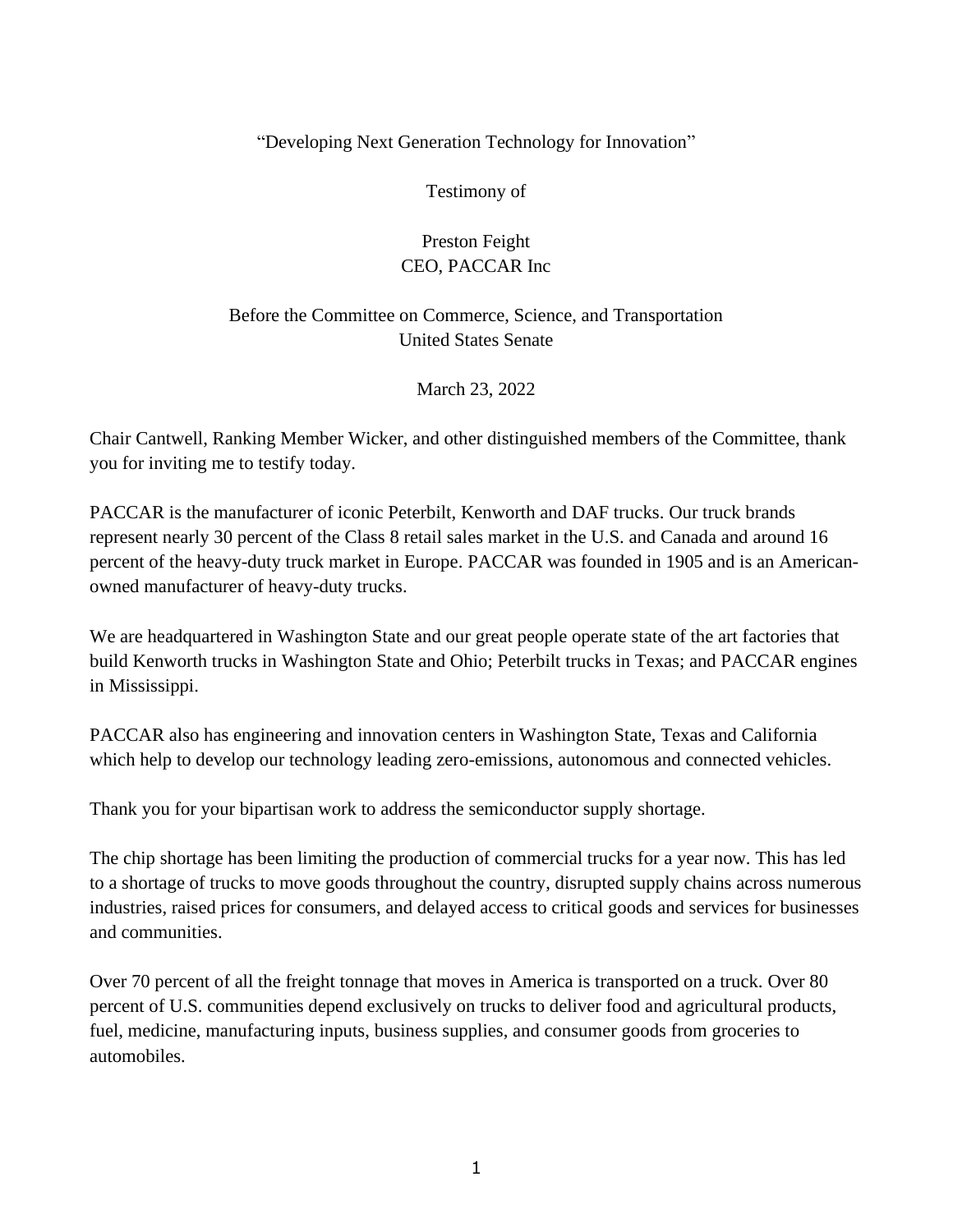We all experienced the importance of the trucking industry during the pandemic. And more trucks are needed now to build new housing, highways, bridges, clean energy infrastructure, and communications networks.

America's economy moves on trucks, and truck manufacturers and the suppliers need an adequate, predictable, and affordable supply of semiconductors to build and keep trucks on the road. Instead, we continue to face shortages.

Today, throughout the industry, thousands of unfinished trucks are parked across the country waiting for chip-enabled components, and additional trucks are out of service waiting for repair parts.

This is disturbing considering the entire U.S. Class 8 truck market required an estimated 13 million semiconductors last year, compared to total global semiconductor industry output of over 1 trillion chips. That equates to just 1 out of every 86,000 semiconductors needed to keep America and its supply chains moving.

A year ago, during the pandemic there were legitimate Force Majeure events such as COVID-related plant shutdowns, an ice storm in Texas, and a fire in Japan that led to chip delays.

To help mitigate the issue, truck OEMs have spent a tremendous amount of money on medium- and long-term engineering redesigns to help reduce the impact of chip constraints and have engaged with chip producers to align on best practices.

Still, shortages remain, and truck OEMs have paid premium prices to purchase chips on the broker market when it is not possible to purchase chips directly from industry suppliers and the chip manufacturers. These broker prices are often 20 to 30 times higher than contract costs.

Manufacturers continue to receive a lack of clarity on semiconductor delivery schedules and experience cancellations from our suppliers often with inadequate visibility being provided. These semi-conductors are critical to support the necessary production of trucks, and this creates turmoil for all manufacturers who must manage immediate production changes or plant shutdowns.

Simply put, the fabric of America is adversely impacted when truck factories are forced to shut down or curtail production due to these shortages.

To address the costly impacts on America's trucking industry and broader economy, we suggest that companies requesting CHIPS Act funding be required to meet the needs of American critical businesses, including truck manufacturers, before they are approved to receive U.S. taxpayer dollars.